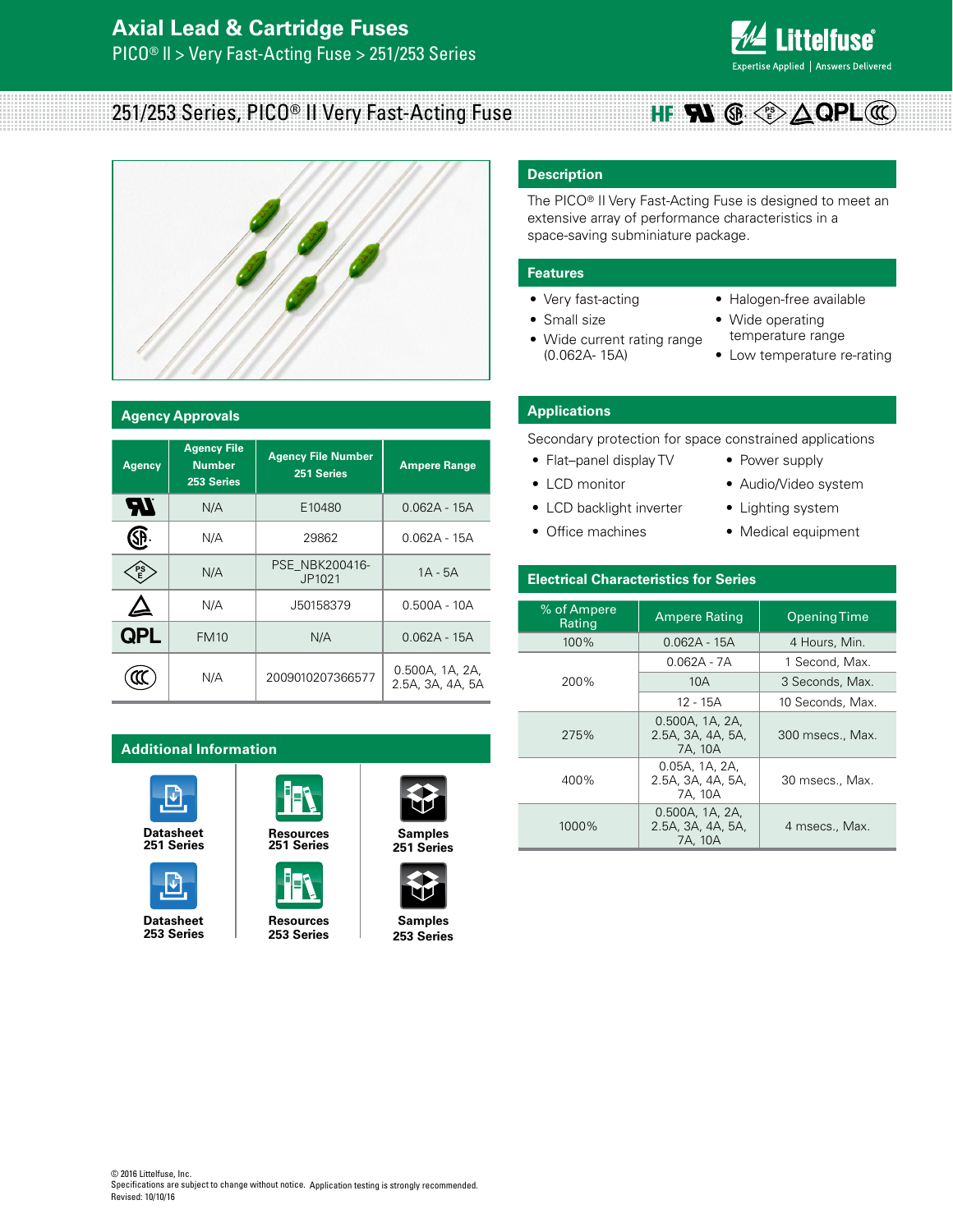| <b>Electrical Specifications by Item</b> |             |                         |                                              |                                 |                        |                              |                                                       |                               |                         |              |          |            |                                  |                        |
|------------------------------------------|-------------|-------------------------|----------------------------------------------|---------------------------------|------------------------|------------------------------|-------------------------------------------------------|-------------------------------|-------------------------|--------------|----------|------------|----------------------------------|------------------------|
|                                          |             |                         |                                              | <b>Max</b>                      |                        | <b>Nominal</b>               |                                                       | <b>Nom</b>                    | <b>Agency Approvals</b> |              |          |            |                                  |                        |
| Ampere<br>Rating<br>(A)                  | Amp<br>Code | <b>Number</b><br>(Std.) | Ordering Ordering<br><b>Number</b><br>(Mil.) | Voltage<br><b>Rating</b><br>(V) | Interrupting<br>Rating | Cold<br>Resistance<br>(Ohms) | <b>Nominal</b><br><b>Melting</b><br>$12t$ $(A^2$ sec) | Voltage<br><b>Drop</b><br>(V) | न्।                     | ®.           | FS<br>E  | <b>TUV</b> | <b>QPL</b><br>253 Series<br>Only | $\widehat{\mathbb{C}}$ |
| .062                                     | .062        | 251.062                 | 253.062                                      | 125                             |                        | 7.000                        | 0.000113                                              | 1.4                           | $\times$                | X            |          |            | X                                |                        |
| .125                                     | .125        | 251.125                 | 253.125                                      | 125                             |                        | 1.700                        | 0.00174                                               | 0.285                         | X                       | X            |          |            | X                                |                        |
| .200                                     | .200        | 251.200                 | 253.200                                      | 125                             |                        | 0.895                        | 0.0048                                                | 0.345                         | $\times$                | X            |          |            |                                  |                        |
| .250                                     | .250        | 251.250                 | 253.250                                      | 125                             |                        | 0.665                        | 0.0116                                                | 0.24                          | X                       | X            |          |            | X                                |                        |
| .375                                     | .375        | 251.375                 | 253.375                                      | 125                             |                        | 0.395                        | 0.0296                                                | 0.215                         | $\times$                | $\times$     |          |            | X                                |                        |
| .500                                     | .500        | 251.500                 | 253.500                                      | 125                             |                        | 0.302                        | 0.0598                                                | 0.2165                        | X                       | X            |          | $\times$   | X                                | $\mathsf X$            |
| .630                                     | .630        | 251.630                 |                                              | 125                             | 300 A @                | 0.205                        | 0.08                                                  | 0.188                         | $\times$                | X            |          |            |                                  |                        |
| .750                                     | .750        | 251.750                 | 253.750                                      | 125                             | <b>125VDC</b>          | 0.175                        | 0.153                                                 | 0.176                         | X                       | X            |          | X          | X                                |                        |
| 1.00                                     | 001.        | 251001.                 | 253001.                                      | 125                             | 50A@125VAC             | 0.128                        | 0.256                                                 | 0.194                         | $\times$                | $\mathsf{X}$ | $\times$ | $\times$   | $\times$                         | $\times$               |
| 1.25                                     | 1.25        | 2511.25                 |                                              | 125                             |                        | 0.100                        | 0.390                                                 | 0.2                           | $\times$                | X            | $\times$ |            |                                  |                        |
| 1.50                                     | 01.5        | 25101.5                 | 25301.5                                      | 125                             | For CCC 7A:            | 0.0823                       | 0.587                                                 | 0.21                          | $\times$                | $\times$     | $\times$ | X          | $\times$                         |                        |
| 2.00                                     | 002.        | 251002.                 | 253002.                                      | 125                             | 70A@125VAC             | 0.0473                       | 0.405                                                 | 0.141                         | X                       | X            | X        | $\times$   | X                                | $\mathsf X$            |
| 2.50                                     | 02.5        | 25102.5                 |                                              | 125                             | For CCC 10A:           | 0.0360                       | 0.721                                                 | 0.132                         | $\times$                | $\mathsf{X}$ | $\times$ | $\times$   |                                  | $\times$               |
| 3.00                                     | 003.        | 251003.                 | 253003.                                      | 125                             | 100A@                  | 0.0295                       | 1.19                                                  | 0.131                         | X                       | X            | $\times$ | X          | $\times$                         | $\mathsf X$            |
| 3.50                                     | 03.5        | 25103.5                 |                                              | 125                             | 125VAC                 | 0.0240                       | 1.58                                                  | 0.1205                        | X                       | $\times$     | $\times$ | $\times$   |                                  |                        |
| 4.00                                     | 004.        | 251004.                 | 253004.                                      | 125                             |                        | 0.0204                       | 2.45                                                  | 0.114                         | X                       | X            | $\times$ | $\times$   | X                                | X                      |
| 5.00                                     | 005.        | 251005.                 | 253005.                                      | 125                             |                        | 0.0158                       | 4.14                                                  | 0.11                          | $\times$                | X            | $\times$ | $\times$   | $\times$                         | $\times$               |
| 7.00                                     | 007.        | 251007                  | 253007                                       | 125                             |                        | 0.0107                       | 10.4                                                  | 0.102                         | X                       | X            |          | $\times$   | X                                |                        |
| 10.0                                     | 010.        | 251010.                 | 253010.                                      | 125                             |                        | 0.0072                       | 25.5                                                  | 0.1                           | $\times$                | X            |          | $\times$   | $\times$                         |                        |
| 12.0                                     | 012.        | 251012.                 |                                              | 32                              | 300A@32VDC             | 0.0059                       | 45.2                                                  | 0.0878                        | $\times$                | X            |          |            |                                  |                        |
| 15.0                                     | 015.        | 251015.                 | 253015.                                      | 32                              | & 50A@32VAC            | 0.00446                      | 68.8                                                  | 0.071                         | X                       | X            |          |            | $\times$                         |                        |

Note: Higher ampere ratings are available. Please contact Littelfuse Technical Support or your Littelfuse products representative for assistance.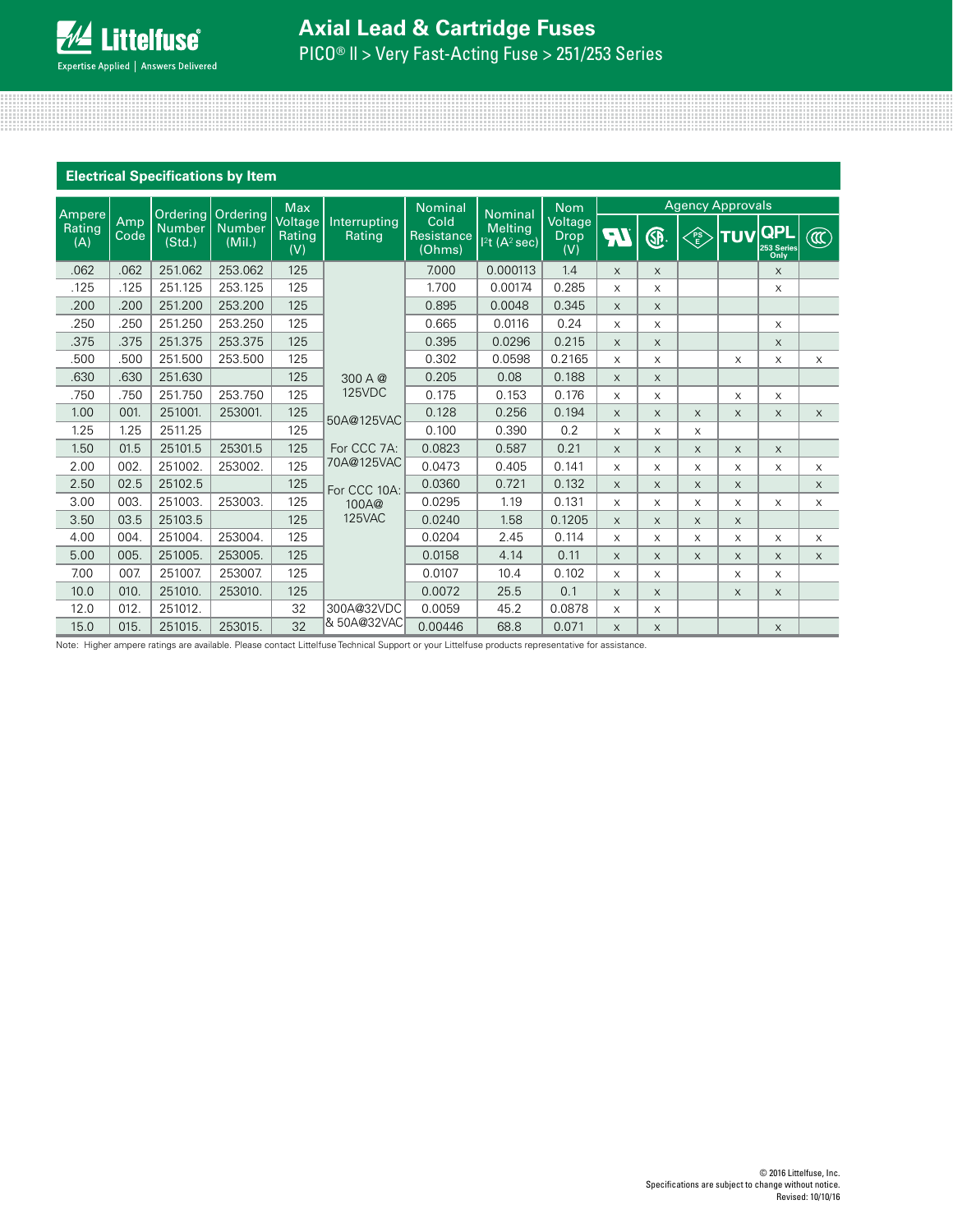

#### **Temperature Re-rating Curve**



Note:

1. Re-rating depicted in this curve is in addition to the standard derating of 25% for continuous operation.

### **Soldering Parameters**

## **Recommended Process Parameters:**

| <b>Wave Parameter</b>                    | Lead-Free Recommendation<br>for 251 Series only |  |  |
|------------------------------------------|-------------------------------------------------|--|--|
| Preheat:                                 |                                                 |  |  |
| (Depends on Flux Activation Temperature) | (Typical Industry Recommendation)               |  |  |
| Temperature Minimum:                     | $100^{\circ}$ C                                 |  |  |
| Temperature Maximum:                     | $150^{\circ}$ C                                 |  |  |
| Preheat Time:                            | 60-180 seconds                                  |  |  |
| Solder Pot Temperature:                  | 260°C Maximum                                   |  |  |
| Solder DwellTime:                        | 2-5 seconds                                     |  |  |

#### **Recommended Hand Soldering Parameters:**

Solder Iron Temperature: 350°C +/- 5°C Heating Time: 5 seconds max.

**Note: These devices are not recommended for IR or Convection Reflow process**

#### **Average Time Current Curves**